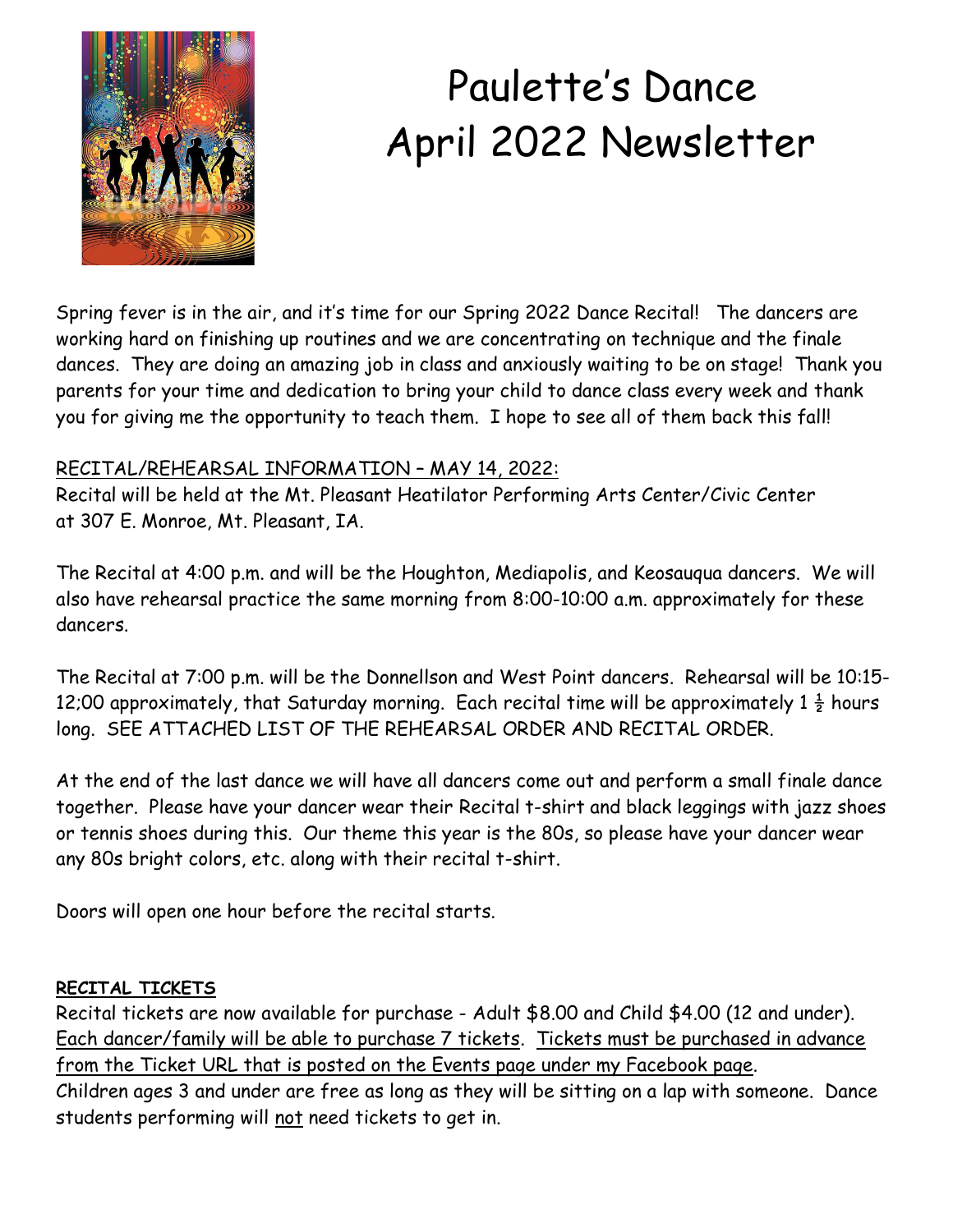We will have an app that will scan your E-ticket. Please have the paper copy or the E-ticket ready on your phone when entering for the recital. You will need to sit in the seats that you purchased from the URL link; these are all specially numbered.

#### Tuition

All past due balances need to be paid by April  $31<sup>st</sup>$ . Dancers will not be able to perform at the recital until balances are paid in full. For May dance tuition, you will pay half of what you normally pay. (Saturday Mediapolis dancers will not need to pay for May tuition.)

## Dance Pictures

Photos should be available for pickup at Recital. If not, I will deliver to you or schedule a time for pickup at the dance locations.

## Video/DVD Order Form for Recital

Video Production Services will be videotaping the recital. These forms will be handed out next week. Please return to me or turn in at rehearsal/recital time. THERE WILL BE NO VIDEOTAPING ALLOWED AT RECITAL. The DVD is a special memory for your dancer to watch later, and I know the dancers love to watch themselves perform.

## RECITAL INFORMATION

Attached you will find the order of the recital and the times for your child's rehearsal highlighted in yellow. Please have your child wear their costumes for rehearsal so they can practice with all the accessories, if they have any, or if your child has to do more than one dance routine.

Also, at rehearsal please find your child's dressing room (names will be on the door). The dressing rooms are located behind the stage area. This will be the dressing room your dancer will need to be in dressed and ready to go 4 dance numbers before they go on stage at the recital. Once you get to rehearsal please check the areas out so you are familiar with taking your child to the dressing rooms. I will have helpers line up classes in the rooms and behind the stage, so please make sure your child is in their room at the appropriate times.

Please make sure your child has the correct tights, shoes, etc. Ballet shoes will need their ties tucked inside of the shoe. If your child is wearing pants for one of the dances you will not need tights. Also, please no underwear with the costumes unless they have pants or are wearing biketards. Please check with me if you are not sure of what your child should wear. All hair should be pulled back or away from face for the recital.

# Carnations will be available for purchase at the recital, as well as snacks and gift items.